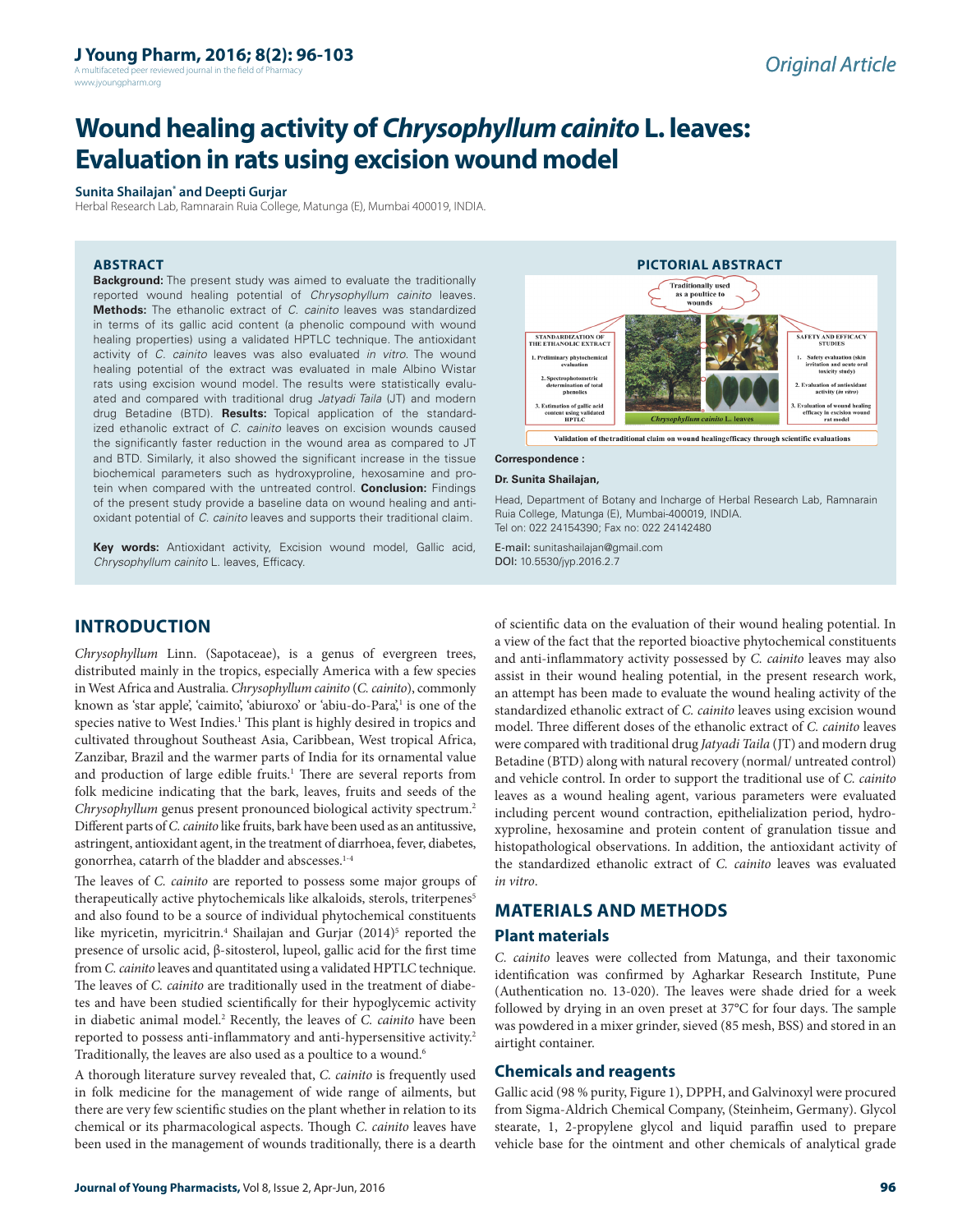

**Figure 1: Structure of gallic acid**

were purchased from Merck Specialties Pvt. Ltd., Mumbai. Topical antibiotic ointment formulation BTD (G. S. Pharmbutor Pvt. Ltd., Uttarakhand) and traditional drug JT (Shree Baidyanath Ayurved Bhawan Pvt. Ltd., Nagpur) purchased from the market were used as positive controls for the wound healing evaluation. LOX 10% Spray (Lidocaine Topical Aerosol, Neon Laboratories Ltd., Mumbai) was used as a local anesthetic agent during wound healing study.

## **Preparation of the ethanolic extract from** *C. cainito* **leaves and standardization**

Accurately weighed powdered *C. cainito* leaves (500 g) were extracted with ethanol (5 l x 3) under reflux for 6 h followed by filtration through Whatman filter paper no. 1. The filtrate was evaporated under reduced pressure at 40°C to obtain the ethanolic extract. Chemical standardization of the ethanolic extract was carried out by performing preliminary phytochemical tests for the presence of flavonoids, essential oils, phenolics, glycosides, alkaloids and resins as per the reported method.<sup>5</sup> In addition, the extract was also subjected for evaluation of its total phenolics content as per the method reported.7 The ethanolic extract of *C. cainito* leaves was also standardized in terms of its gallic acid content [a phenolic compound with wound healing potential<sup>8</sup>] using our recently published validated HPTLC technique.<sup>5</sup>

### **Antioxidant activity**

Antioxidant activity of the standardized ethanolic extract of *C. cainito* leaves was evaluated *in vitro* using two stable free radicals, 2, 2-Diphenyl-1 picrylhydrazyl (DPPH)9 and galvinoxyl.7 The total ferric chloride reducing power of the standardized extract was also determined.10 Ascorbic acid was used as a reference standard.

### **Experimental animals**

Acute oral toxicity and wound healing activity of the standardized ethanolic extract of *C. cainito* leaves was studied in male Albino Wistar rats (200-250 g) while female New Zealand Albino rabbits (1.3-1.7 kg) were used for the skin irritation study. All the animals were procured from Haffkine Biopharmaceuticals, Mumbai and were housed in polypropylene cages under standard experimental conditions with 26 ± 2°C ambient temperature and 12 h light-dark cycle. The animals were fed standard pellet diet (Amrut laboratory animal feed, India) and were provided water *ad libitum*.

### **Formulation of the extract**

In order to formulate the ethanolic extract of *C. cainito* leaves into an ointment, the base (vehicle) was prepared using glycol stearate; 1,2- propylene glycol and liquid paraffin (3:6:1 w/v/v) as described previously.<sup>11</sup> The mixture was heated at 60°C with constant and gentle stirring, till glycol stearate completely dissolved. The mixture was cooled at room temperature with constant stirring till the white colored base of semisolid consistency achieved. The ethanolic extract of *C. cainito* leaves was triturated with the vehicle using a mortar pestle in order to prepare three different doses as low dose 2.5% (CCL), mid dose 5% (CCM) and high dose 20% (CCH). The test ointment (0.5 g each) was applied topically on the wound site.

# **Safety evaluation of the standardized ethanolic extract of** *C. cainito* **leaves**

### *Skin irritation test*

In order to evaluate the safety of the standardized ethanolic extract of *C. cainito* leaves, skin irritation study as per OECD guidelines no. 404 was conducted on three female healthy rabbits. The study was approved from the Institutional Animal Ethics Committee (CPCSEA/315, approval no.: DG-130624-01). Approximately 24 h before the test, fur was removed by closely clipping the right/left area on the dorsal side of each rabbit. Ethanolic extract of *C. cainito* leaves (20%) was applied neat on the patch at the right side (test), while the patch on left side was selected as control (without application of the extract). Observations for irritation in terms of erythema and edema were recorded after 24 h, 48 h, and 72 h of topical application. The results obtained were analyzed to determine the primary irritation index as described previously.12-14

#### *Acute oral toxicity study*

Acute oral toxicity study of the ethanolic extract of *C. cainito* leaves was conducted in male Albino Wistar rats (n=5/group) as per OECD test guidelines no. 420.15-16 The study was approved from the Institutional Animal Ethics Committee (CPCSEA/315, approval no.: DG-130624-02). The rats were fasted for 10-14 h overnight and orally administered with the standardized ethanolic extract of *C. cainito* leaves in distilled water (2 g/kg body weight). The animals were observed individually during the first 30 min for all reflexes, periodically during the first 48 h with special attention given during the first 4 h (short-term toxicity) and daily thereafter for a total of 14 days (long-term toxicity) for alteration from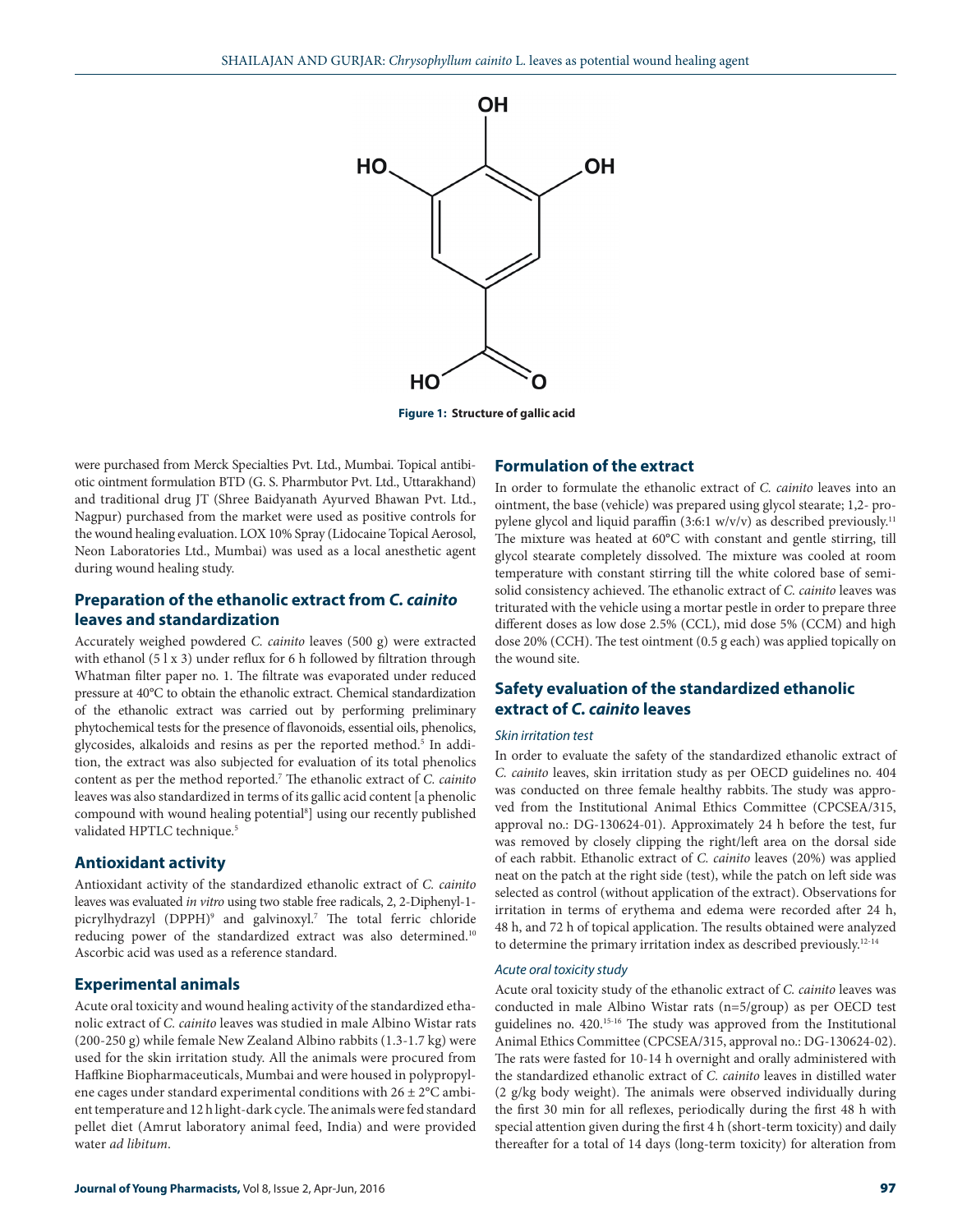general behavior and clinical symptoms like alteration of skin and fur texture, ptosis, excessive salivation, breathing problems, diarrhea etc. Daily body weight, food and water intake record was also maintained. The results were compared with the control group (orally administered with distilled water).

# **Wound healing evaluation of the standardized ethanolic extract of** *C. cainito* **leaves**

### *Excision wound model*

The wound healing study of the standardized ethanolic extract of *C. cainito* leaves was approved from the Institutional Animal Ethics Committee (CPCSEA/315, approval no.: DG-130624-03). The rats were divided into six groups of six animals each and housed in groups of three per cage. The dorsal side of each animal was depilated and local anesthesia was given using 10% lidocaine. One wound each (circular, 1 cm diameter) was made towards both flanks using punch biopsy tool and the wounds were kept open. The wounding day was considered as day zero. The animals of vehicle control groups were treated with base only. The test ointments were applied topically on the wound site. In all the groups, left-side wound was considered as untreated control while the right-side wound was treated as follows; group I: Vehicle base (0.5 g/ wound); group II-IV: CCL, CCM and CCH, respectively (0.5 g/wound); group V: JT (0.75 mL/wound)<sup>14</sup>; group VI: BTD (0.5 g/wound).<sup>17</sup>

#### *Wound area and wound contraction*

Application of the test samples (three different doses of plant extracts, reference drugs, and vehicle) was done on each day in the morning till the last day of the treatment. Daily evaluation of wound area with the photographic records was done from day one till the day of complete healing. Progressive changes in the wound area were measured planimetrically by tracing wound margin on graph paper every day.14 Wound contraction was calculated as percent reduction in the wound area. A parallel group of animals were wounded with excision wounds and treated similarly as described above. From this parallel group of treated animals, the granulation tissue (scab) was removed on the 5<sup>th</sup> day post-wounding from respective patches. Biochemical evaluations were made using the granulation tissue samples. Daily body weight, food and water intake record of all the animals was also maintained.

### *Estimation of biochemical parameters and epithelialization period*

Hydroxyproline and hexosamine content of granulation tissue was determined as per the reported methods.14 The protein content of granulation tissue was estimated by using Biuret method.14 The number of days required for falling off the dead tissue remnants without any residual raw wound was considered as the period of epithelialization.<sup>17</sup>

#### *Histopathology*

On the 5th day post-wounding, the excised granulation tissue (scab) was also embedded in paraffin wax and serial sections (5 µm thickness) were cut. These sections were stained with hematoxylin and eosin and were examined under light microscope. Ulceration, necrosis, epithelialization, congestion, edema, polymorphonuclear leukocytes (PNL), mononuclear cells, fibroblasts, and vascularization were qualitatively graded.<sup>14</sup>

### **Statistical analysis**

GraphPad Prism software 5 version 5.03 (GraphPad Software, Inc., California, USA) was used to statistically evaluate the results. Data is represented as the arithmetic mean and standard error (Mean ± SE). In addition, the statistical significance of the results has been evaluated using one-way ANOVA and Tukey's test. All the differences were considered statistically significant if p < 0.05.

### **RESULTS AND DISCUSSION**

In today's scenario, any symptoms of acute or chronic pain are considered a public health problem and wounds are considered to be one of them.2 Wound healing, the body's natural process of regenerating dermal and epidermal tissue, is the interaction of a complex cascade of cellular and biochemical actions leading to the restoration of structural and functional integrity.<sup>11</sup> The synthetic drugs available for the treatment of wounds are either bacteriostatic or bactericidal, and in these cases healing may be by natural phenomenon. In addition, these synthetic drugs are not only expensive but also pose problems such as allergy, drug resistance etc.18 This situation has forced scientists to seek alternative drugs for the treatment of wounds.

Nature has been a source of medicinal treatments for thousands of years and plant-based systems continue to play an essential role in the preliminary health care. Plants have the immense potential for the management and treatment of wounds. These natural agents induce healing and regeneration of the lost tissue by multiple mechanisms.<sup>19</sup> Therefore, screening of plant-based drugs in terms of phytochemical composition is an inevitable part to underpin their use as a wound healing agent.

A large number of plants are used by tribal and folklore in many countries for the treatment of wounds, but validation of the traditional claims through scientific studies is an indispensable part for their global acceptance as potential wound healing agents. Therefore, in this study the *C. cainito* leaves have been evaluated for their wound healing potential in Albino Wistar rats using excision wound model in order to support and validate their traditional claim. The findings have also been supported by determining the content of total phenolics and gallic acid (a phenolic compound with wound healing properties) from the extract and evaluating its antioxidant property.

# **Standardization of the ethanolic extract of**  *C. cainito* **leaves**

Extraction of *C. cainito* leaves using ethanol gave a dark green colored residue (yield: 4.73%). During the qualitative preliminary phytochemical evaluation, resins and phenolics were found to be present in the ethanolic extract of *C. cainito* leaves. The extract showed total phenolics content of 76.2 ± 0.12 mg GAE/g of dried extract. Our recently published validated HPTLC technique on the estimation of gallic acid from plant samples was successfully used for the chemical standardization of the ethanolic extract of *C. cainito* leaves and the content of gallic acid was found to be  $5.92 \pm 0.007$  mg/g of dried extract. Similarly, the ethanolic extract of *Emblica officinalis* fruits<sup>20</sup> and *Agaricus bisporus*<sup>21</sup> has also been standardized in terms of gallic acid content prior to their pharmacological evaluation. The content of gallic acid in the ethanolic extract of *C. cainito* leaves was found to be more when compared with these published reports.

# **Standardized ethanolic extract of** *C. cainito* **leaves as an antioxidant agent**

The overproduction of reactive oxygen species (ROS) and oxygenderived free radicals often contribute to the variety of pathological effects and induce many diseases like cancer, atherosclerosis, diabetes and rheumatoid arthritis.<sup>7</sup> The oxidative stress also plays an important role in impaired wound healing. The ROS produced at the wound site if present at high concentrations, can induce severe tissue damage, lead to neoplastic transformation, and even decrease the healing process by damaging the cellular membranes, DNA, proteins, and lipids.<sup>22,23</sup> Antioxidants can interfere with the oxidation process by reacting with free radicals, chelating catalytic metals and by acting as oxygen scavengers. Plants constitute the richest source of natural antioxidants to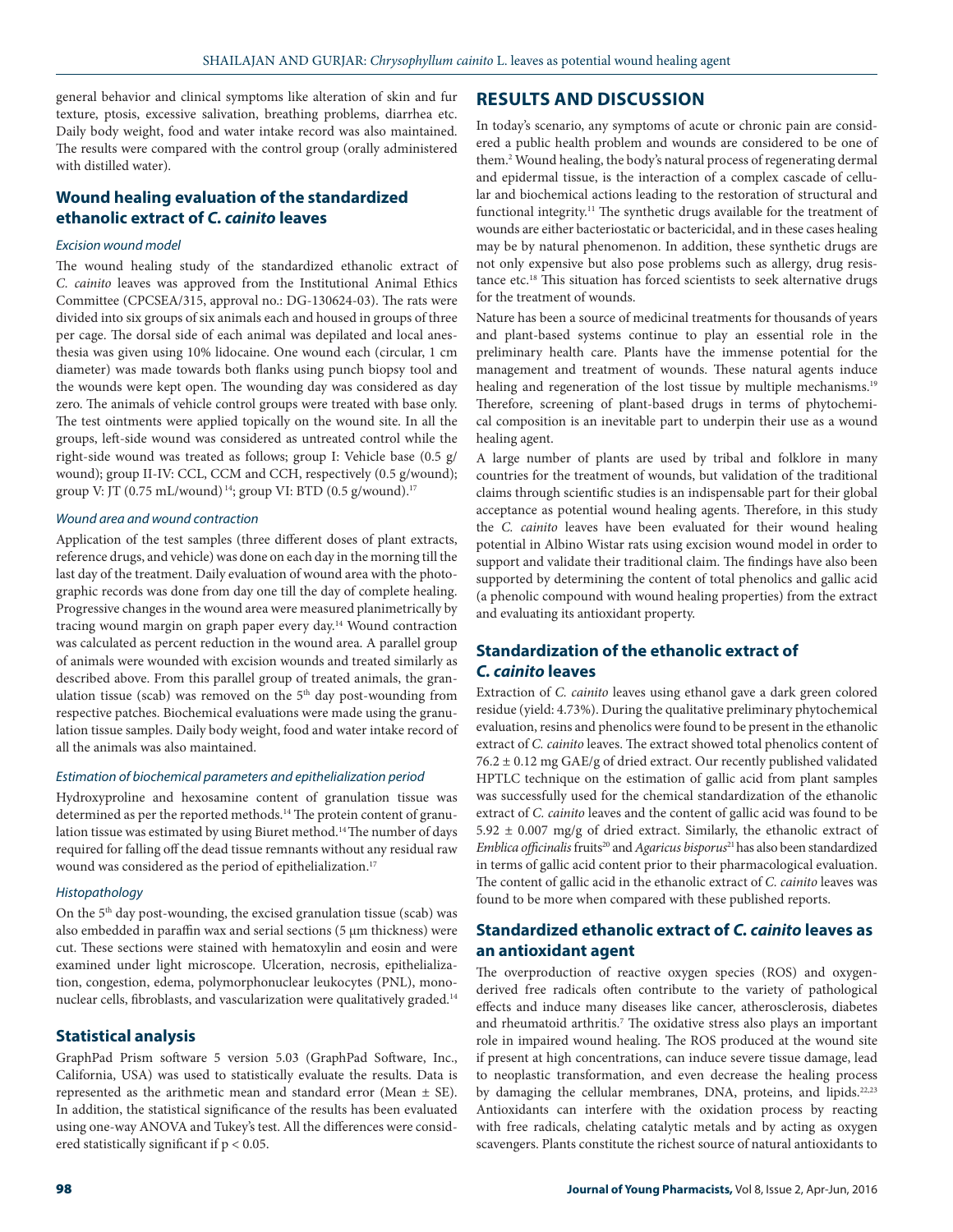| Table 1: Antioxidant activity of the standardized ethanolic extract of C. cainito leaves expressed in $IC_{\text{cs}}( \mu g/mL)$ for |
|---------------------------------------------------------------------------------------------------------------------------------------|
| DPPH and galvinoxyl free radical assay and $EC_{\alpha}$ ( $\mu$ g/mL) for reducing power assay                                       |

| <b>Sample</b>                                       | <b>DPPH</b> radical | <b>Galvinoxyl radical</b> | Reducing power    |
|-----------------------------------------------------|---------------------|---------------------------|-------------------|
| Standardized ethanolic extract of C. cainito leaves | $44.72 \pm 0.020$   | $54.75 \pm 0.027$         | $143.68 + 0.743$  |
| Ascorbic acid                                       | $2.29 \pm 0.004$    | $1.54 + 0.002$            | $31.43 \pm 0.012$ |

**Table 2: Effect of the standardized ethanolic extract of** *C. cainito* **leaves on epithelialization period and biochemical parameters (hydroxyproline, hexosamine and protein content) of granulation tissue**

|               |                                | <b>Parameters</b>               |                                |                                 |
|---------------|--------------------------------|---------------------------------|--------------------------------|---------------------------------|
| <b>Groups</b> | <b>Hydroxyproline content</b>  | <b>Hexosamine Content</b>       | <b>Protein content</b>         | <b>Epithelialization period</b> |
|               | (mg/g)                         | (mg/g)                          | (mg/g)                         | (in days)                       |
| <b>NC</b>     | $20.035 + 0.5607$              | $2.195 \pm 0.0716$              | $22.347 + 0.2584$              | $12.08 + 0.239$                 |
| VC.           | $21.908 + 0.3653$              | $2.328 \pm 0.1436$              | $23.137 + 0.1914$              | $11.92 \pm 0.239$               |
| CCL           | $52.242 + 0.2208$ <sup>a</sup> | $5.547 \pm 0.1461$ <sup>a</sup> | $43.528 + 0.1582$ <sup>a</sup> | $11.08 \pm 0.154$ <sup>a</sup>  |
| <b>CCM</b>    | $61.635 + 0.4480$ <sup>a</sup> | $7.070 \pm 0.1335^{\circ}$      | $74.312 + 0.1582$ <sup>a</sup> | $9.33 \pm 0.167$ <sup>a</sup>   |
| <b>CCH</b>    | $78.908 + 0.6777^{\circ}$      | $9.372 + 0.2046^a$              | $81.565 + 0.1175$ <sup>a</sup> | $8.00 \pm 0.183$ <sup>a</sup>   |
| <b>IT</b>     | $64.313 + 0.5270$ <sup>a</sup> | $7.425 \pm 0.1748$ <sup>a</sup> | $69.413 + 0.3221$ <sup>a</sup> | $10.00 \pm 0.183$ <sup>a</sup>  |
| <b>BTD</b>    | $63.063 + 0.4432^{\circ}$      | $7.030 \pm 0.0976$ <sup>a</sup> | $72.753 + 0.3131$ <sup>a</sup> | $10.08 \pm 0.154$ <sup>a</sup>  |

NC: Normal/untreated control, VC: Vehicle control (base), CCL: Low dose of the standardized ethanolic extract of *C. cainito*  leaves (2.5%), CCM: Mid dose of the standardized ethanolic extract of *C. cainito* leaves (5%), CCH: High dose of the standardized ethanolic extract of *C. cainito* leaves (20%), JT: *Jatyadi Taila* (traditional drug), BTD: Betadine (modern drug). Data expressed as mean  $\pm$  SE, n = 6.  $\degree$ p < 0.001 when compared with control group (NC).

counteract ROS.22,23 Various plants have been reported to possess both antioxidant and wound healing properties.22,23 Therefore, the overall role of antioxidants appears to be significant in the successful management and treatment of wounds.

In this study, the antioxidant potential of the standardized ethanolic extract of *C. cainito* leaves was evaluated *in vitro* in terms of free radical scavenging activity and ferric chloride reducing power. The  $IC_{50}$  value of the standardized ethanolic extract of *C. cainito* leaves was found to be less for DPPH free radical when compared with galvinoxyl free radical. The results have been summarized in Table 1. The results clearly suggest that the standardized ethanolic extract of *C. cainito* leaves could transfer its protons to both the free radicals and donate electrons to ferric ions which finally terminate the free radical reaction.23 Like fruits of *C. cainito*, the antioxidant activity shown by *C. cainito* leaves may be attributed to the presence of gallic acid and other phenolic compounds which are reported as potent antioxidant agents.<sup>3,19,21</sup> Similar results have been reported for the ethanolic extract of *Mimosa pudica* leaves<sup>24</sup> and different plant parts of *Lepidium sativum*. 25

## **Safety of the standardized ethanolic extract of** *C. cainito* **leaves**

Skin irritation test of the standardized ethanolic extract of *C. cainito* leaves (20%) on rabbits showed no signs of dermal irritation after the topical application. The Primary Irritation Index of the standardized ethanolic extract of *C. cainito* leaves was found to be 0.00 (Appendix 1: Supplementary material). Thus, it was confirmed that the standardized ethanolic extract of *C. cainito* leaves has an adequate safety margin to be used on rabbit skin. In addition, oral administration of the standardized ethanolic extract of *C. cainito* leaves to rats did not cause any mortality as well as no significant change in the body weight, food and water intake was observed when compared with the animals of the control group. The cage-side observations were also appeared normal (Appendix 2: Supplementary material). Thus, the data obtained from the skin irritation study and acute oral toxicity study may ensure an adequate safety margin of *C. cainito* leaves for their intended use.

# **Wound healing potential of the standardized ethanolic extract of** *C. cainito* **leaves**

Wound contraction, which contributes to wound closure, is expressed as a reduction in the percentage of the original wound size. The topical application of the standardized ethanolic extract of *C. cainito* leaves at three different doses significantly increased (p<0.001) the rate of wound contraction when compared with the animals of control groups (Figure 2a and 2b). The highest dose of the standardized ethanolic extract of *C. cainito* leaves (CCH-20%) showed the fastest rate of wound closure with complete healing on the  $10<sup>th</sup>$  day post-wounding. The complete wound closure by CCM-5% was observed on the 11<sup>th</sup> day, by JT and BTD on the 12<sup>th</sup> day and by CCL-2.5% on the 13<sup>th</sup> day post-wounding (Figure 2a and 2b). During the study, no significant change in the body weight, food and water intake of all the animals was observed. As per the observations made, the study indicated dose-dependent nature of the standardized ethanolic extract of *C. cainito* leaves to induce cellular proliferation, rapid epithelialization, and collagenization, and the dose of 20% may be considered potentially useful to obtain significant wound healing activity.

The injured skin remains vulnerable to invasive microbial infections of all kinds of subsequent development of wound sepsis until the complete epithelial repair has occurred.<sup>22</sup> Therefore, cell proliferation is an essential event during re-epithelialization, so as the proliferating keratinocytes ensure an adequate supply of cells to migrate and cover the wound.<sup>26</sup> In the present study, it was observed that the epithelialization period was not significantly different when animals from normal (untreated) and vehicle control groups were compared (Table 2). On the contrary, the epithelialization period was significantly reduced in the animals treated with the highest dose of the standardized ethanolic extract of *C. cainito* leaves when compared with the animals from the control group. This suggests that the extract may exert a positive effect towards cellular proliferation. Animals from the other treatment groups also showed a significant reduction in the epithelialization period ( $p < 0.001$ ) when compared with the animals of the control group (Table 2). Thus, the standardized ethanolic extract of *C. cainito* leaves exert wound healing potential in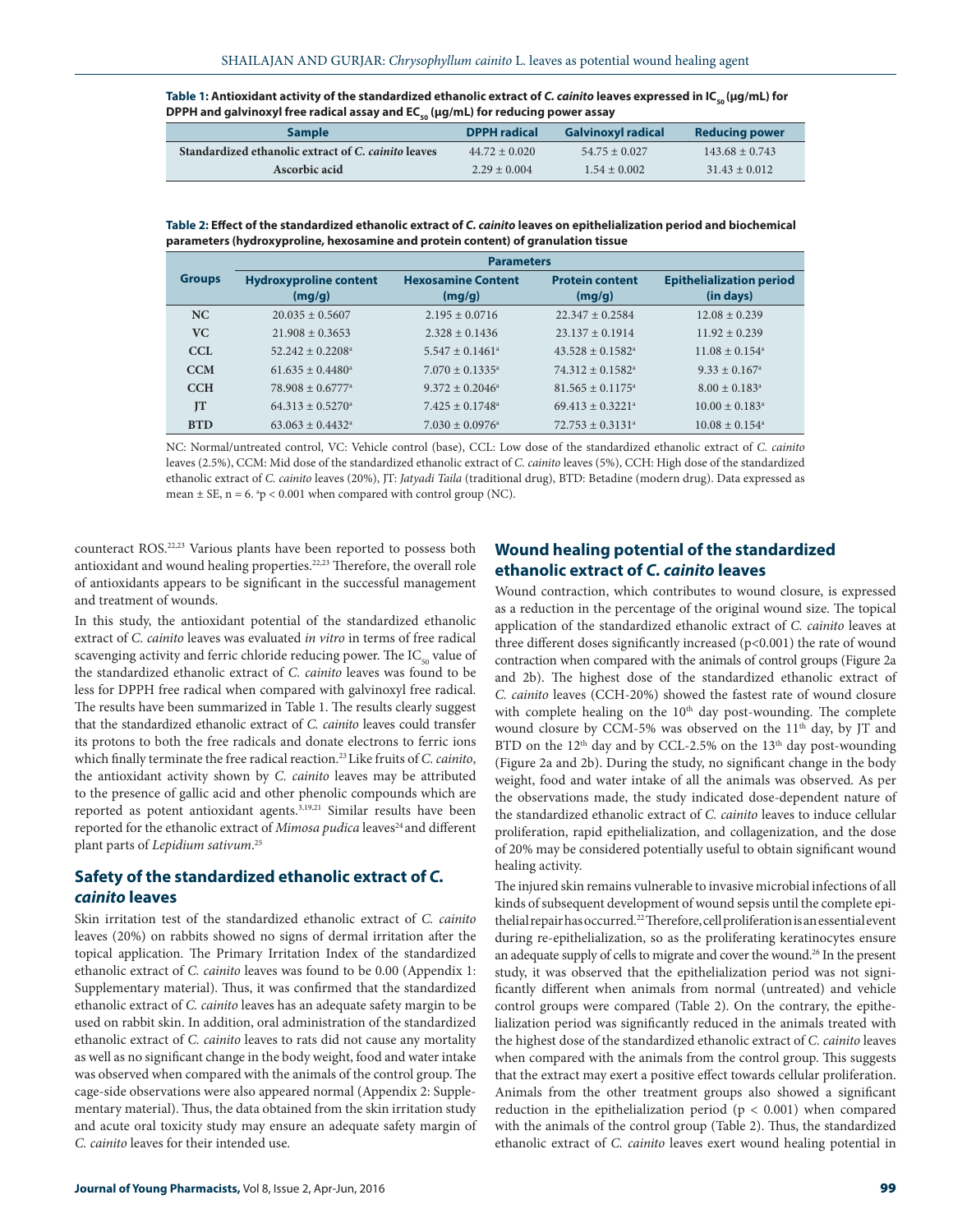

**Figure 2: Effect of** *C. cainito* **leaves on wound contraction in excision wound rat model: photographic record (A) and percent wound contraction (B)** NC: Normal/ untreated control, VC: Vehicle control (base), CCL: Low dose of the standardized ethanolic extract of *C. cainito* leaves (2.5%), CCM: Mid dose of the standardized ethanolic extract of *C. cainito* leaves (5%), CCH: High dose of the standardized ethanolic extract of *C. cainito* leaves (20%), JT: *Jatyadi Taila* (traditional drug), BTD: Betadine (modern drug). Data expressed as mean  $\pm$  SE, n = 6. \*\*p < 0.01 and \*\*\*p < 0.001 compared to the control group (NC) on respective day.

rats with excision wounds by significantly increasing the rate of wound contraction and reducing the period of epithelialization.

Hydroxyproline, hexosamine, and protein are the biomarkers which indicate the rate of wound healing and collagen turnover.14,27 Hydroxyproline, the collagen composed of an amino acid is the major component of extracellular tissue which plays an important role in hemostasis and gives strength and support. During wound repair, fibroblasts migrate from the wound edges to the wound site, proliferate, and subsequently produce collagen. The determination of hydroxyproline content hence can be used as an index for collagen turnover.<sup>22</sup> Hexosamine, synthesized by fibroblasts in the wound area are matrix molecules which act as a ground substratum for extracellular matrix, on which the collagen can be laid.14 Wounds treated with the highest dose of the standardized ethanolic extract of *C. cainito* leaves showed significant increase in the content of hydroxyproline, hexosamine and protein of the granulation tissue (scab) as compared with control wounds, (Table 2,  $p<0.001$ ). The significant increase in hydroxyproline content of scab tissue after application of the standardized ethanolic extract of *C. cainito* leaves may be attributed to the increase in collagen concentration and stabilization of fibers.<sup>17</sup> Whereas, significant increase in the protein content of dry granulation

tissue from the wounds treated with the standardized ethanolic extract of *C. cainito* leaves indicates the cellular proliferation.<sup>28</sup>

Newly synthesized collagen at the wound site increases the tensile strength of the wound tissue. Histopathological evaluation of wound tissue after the treatment of excision wounds with the standardized ethanolic extract of *C. cainito* leaves revealed increased cellular proliferation and marked collagenization which might have significantly contributed to the healing process (Appendix 3: Supplementary material). Epithelialization was evident in all the groups including normal/untreated control group but with a marked recovery of tissue in animals treated with the highest dose of the standardized ethanolic extract of *C. cainito* leaves. None of the treatment regimens induced necrosis on the wound area. Similar results have been reported for the ethanolic extract of *Acacia caesia* bark,<sup>26</sup> Calotropis procera bark,<sup>29</sup> Curcuma longa rhizomes.<sup>30</sup>

This is the first attempt to evaluate the wound healing activity of the standardized ethanolic extract of *C. cainito* leaves. Findings of this study, confirm that the rate of wound contraction was significantly higher and period of epithelialization was shorter in rats treated with the standardized ethanolic extract of *C. cainito* leaves. The topical administration of the standardized ethanolic extract of *C. cainito* leaves facilitated various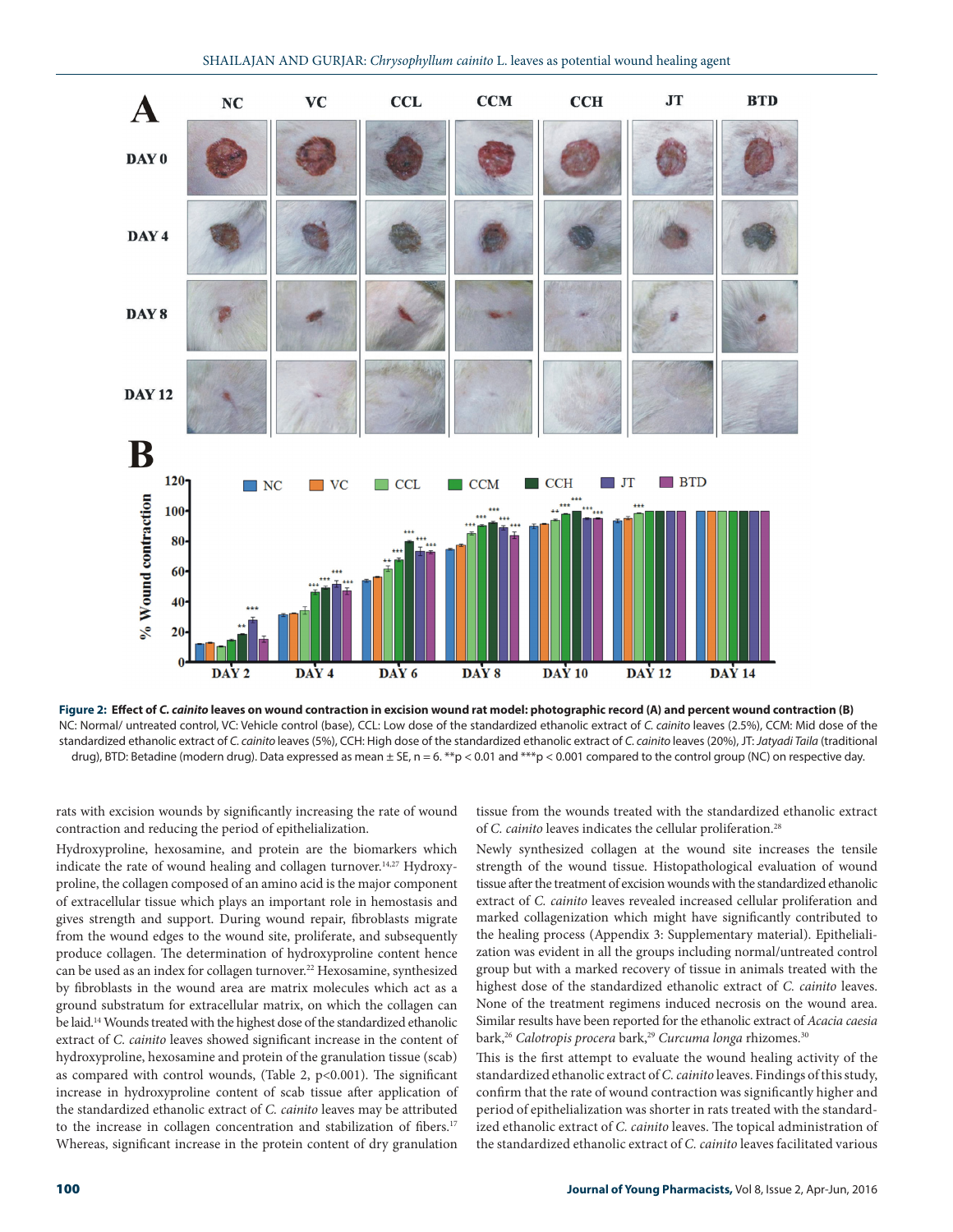stages of wound healing such as fibroplasia, collagen synthesis, wound contraction, and epithelialization. The significant increase in biochemical parameters (hydroxyproline and hexosamine) of the granulation tissue from the excision wound animal model indicates cellular hyperplasia. Similarly, there is an increase in the total protein content representing the active synthesis and deposition of matrix proteins in the granulation tissues which is also supported by the observations made during the histopathological evaluation of granulation tissue. Thus, results obtained in this study validate the traditional claim on wound healing efficacy of *C. cainito* leaves. Indeed, it is equally essential to evaluate these leaves using some other wound models such as incision wound, burn wound, etc.

# **CONCLUSION**

*C. cainito* leaves, like various other plants, have been traditionally used in the treatment of wounds, but the credence of the use of leaves as a wound healing agent is entirely based upon their validation through scientific study. This study, therefore, provides a basis to the traditional use of

*C. cainito* leaves as wound healing agent. Present work is the first attempt in evaluating the wound healing potential of the standardized ethanolic extract of *C. cainito* leaves as well as evaluation of its antioxidant potential. The standardized ethanolic extract of *C. cainito* leaves shows a great potential to be developed into an ointment or gel for its topical use in the management of wounds. Findings of the present study also provide the basis for designing further investigations on the therapeutic action of the standardized ethanolic extract of *C. cainito* leaves especially to evaluate wound healing efficacy in diabetic as well as in chronic ulcers.

# **ACKNOWLEDGEMENT**

Authors acknowledge the help of Bhavesh Tiwari, Gauri Swar, Archana Matani, Dipti Singh, Mayuresh Joshi and Anjali Lade during the animal studies.

# **CONFLICTS OF INTEREST**

None declared.

# **ABBREVIATIONS USED**

**ANOVA:** Analysis of variance; **BSS:** British Standard Sieve; **BTD:** Betadine; **CCH:** High dose of the standardized ethanolic extract of *C. cainito* leaves (20%); **CCL:** Low dose of the standardized ethanolic extract of *C. cainito* leaves (2.5%); **CCM:** Mid dose of the standardized ethanolic extract of *C. cainito* leaves (5%); **CPCSEA:** Committee for the Purpose of Control and Supervision of Experiments on Animals; **DNA:** Deoxyribonucleic acid; **DPPH:** 2, 2-diphenyl-1-picrylhydrazyl; EC<sub>so</sub>: Half maximal effective concentration; GAE: Gallic acid equivalent; HPTLC: High Performance Thin Layer Chromatography; IC<sub>so</sub>: Half maximal inhibitory concentration; **JT:** Jatyadi Taila; **NC:** Normal control; **OECD:** Organization for Economic Co-operation and Development; **PNL:** Polymorphonuclear leukocytes; **ROS:** Reactive oxygen species; **SE:** Standard error; **VC:** Vehicle control.

# **ABOUT AUTHORS**



**Dr. Sunita Shailajan:** Is Head, Department of Botany, Incharge of Herbal Ressearch Lab and Scientist Incharge of Animal Testing Centre at Ramnarain Ruia College affiliated to University of Mumbai, Maharashtra, India. She is a recognized research guide in the subject of Botany, Bioanalytical Sciences, Biotechnology and Applied Biology. Her specialization is in the area of standardization of herbal raw materials/medicinal plants and ASU formulations, instrumentation (HPTLC and HPLC), analytical and bioanalytical method validation and toxicological, pharmacological and pharmacokinetic studies. She has more than 90 scientific publications in this area and made presentations in various National and International conferences in India and overseas. She has been working as a Principal Investigator for Government funded projects and has been appointed as a reviewer for various National and International high repute journals.



**Ms. Deepti Gurjar:** Is a Ph.D. student in Bioanalytical Sciences at Ramnarain Ruia College, affiliated to University of Mumbai, Maharashtra, India. She has completed M.Sc. in the subject of Bioanalytical Sciences at Birla College, University of Mumbai. She is pursuing her Ph.D. and also working as a Junior Research Fellow on the project funded by Department of Biotechnology, Government of India in the area of standardization of some medicinal plants and evaluation of their therapeutic efficacies. She has six publications and presented her work in this field at National and International Conferences.

# **REFERENCES**

- 1. Parker IM, Lopez I, Petersen JJ, Anaya N, Cubilla Rios L, Potter D. Domestication Syndrome in Caimito (*Chrysophyllum cainito* L.): Fruit and Seed Characteristics. Econ Bot. 2010;64(2):161-75.
- 2. Meira NA, Klein Jr LC, Rocha LW, Quintal ZM, Monache FD, Filho VC, *et al*. Anti-inflammatory and anti-hypersensitive effects of the crude extract, fractions and triterpenes obtained from *Chrysophyllum cainito* leaves in mice. J Ethnopharmacol. 2014;151(2):975-83.
- 3. Luo XD, Basile MJ, Kennelly EJ. Polyphenolic antioxidants from the fruits of *Chrysophyllum cainito* L. (Star Apple). J Agric Food Chem. 2002;50(6):1379- 82.
- 4. The Wealth of India. A dictionary of Indian raw materials and industrial products raw materials. Volume 3. New Delhi: Publication and Information Directorate; 1992. p. 519-20.
- 5. Shailajan S, Gurjar D. Pharmacognostic and phytochemical evaluation *Chrysophyllum cainito* Linn. leaves. Int J Pharm Sci Rev Res. 2014;26(1):106-11.
- 6. Worldagroforestry.org [homepage on the Internet]. Nairobi: Agroforestry Database. [updated 2015; cited Sept 30. Available at http://www.worldagroforestry. org/treedb2/speciesprofile.php? Spid=524.
- 7. Ling LT, Yap SA, Radhakrishnan AK, Subramaniam T, Cheng HM, Palanisamy U. Standardised *Mangifera indica* extract is an ideal antioxidant. Food Chem. 2009;113(4):1154-59.
- 8. Bigoniya P, Agrawal S, Verma N. Potential wound healing activity of *Euphorbia hirta* Linn total flavonoid fraction. Int J Pharm Sci Rev Res. 2013;22(2):149-56.
- 9. Narendhirakannan RT, Rajeshwari K. *In vitro* antioxidant properties of three varieties of *Allium sativum* L. extracts. E-J Chem. 2010;7(1):573-9.
- 10. Marathe SA, Rajalakshmi V, Jamdar SN, Sharma A. Comparative study on antioxidant activity of different varieties of commonly consumed legumes in India. Food Chem Toxicol. 2011;49(9):2005-12.
- 11. Renda G, Yalcin FN, Nemutlu E, Akkol EK, Suntar I, Keles H, *et al*. Comparative assessment of wound healing potentials of various *Trifolium* L. extracts and determination of their isoflavone contents as potential active ingredients. J Ethnopharmacol. 2013;148(2):423-32.
- 12. Organization of Economic Co-operation and Development. 2004. Guidelines for Testing of Chemicals. No. 404. Acute Dermal Irritation/Corrosion, Paris.
- 13. Shailajan S, Wadke P, Joshi H, Tiwari B. Evaluation of quality and efficacy of an ethnomedicinal plant *Ageratum conyzoides* L. in the management of pediculosis. J Young Pharm. 2013;5(4):139-43.
- 14. Shailajan S, Menon S, Pednekar S, Singh A. Wound healing efficacy of *Jatyadi Taila*: *In vivo* evaluation in rat using excision wound model. J Ethnopharmacol. 2011;138(1):99-104.
- 15. Organization for Economic Cooperation and Development. 2001. Guidelines for Testing of Chemicals. No. 420. Acute Oral Toxicity- Fixed Dose Procedure, Paris.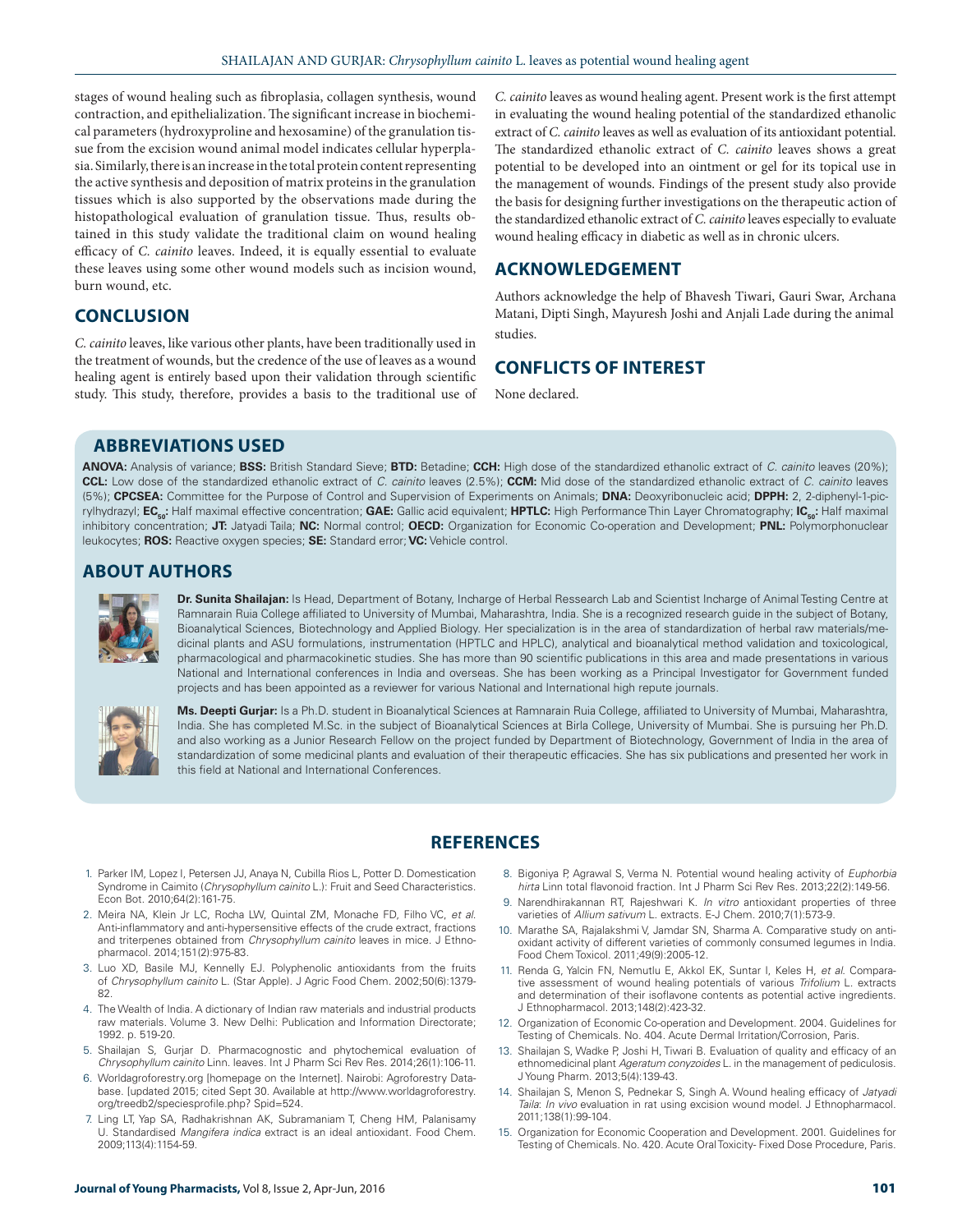- 16. Parasuraman S. Toxicological screening. J Pharmacol Pharmacother. 2011;  $2(2)$  $-74-9$
- 17. Subramoniam A, Evans DA, Rajasekharan S, Nair SG. Effect of *Hemigraphis colorata* (blume) H. G. Hallier leaf on wound healing and inflammation in mice. Indian J Pharmacol. 2001;33(4):283-5.
- 18. Sabale P, Bhimani B, Prajapati P, Sabale V. An overview of medicinal plants as wound healers. Journal of Applied Pharmaceutical Sciences. 2012;2(11):143-50.
- 19. Narendhirakannan RT, Nirmala JC, Caroline A, Lincy S, Saj M, Durai D. Evaluation of antibacterial, antioxidant and wound healing properties of seven traditional medicinal plants from India in experimental animals. Asian Pac J Trop Biomed. 2012;2(3):S1245-S1253.
- 20. Nigam N, Kejariwal M. Gallic acid content and antioxidant activity of the dried fruit and the processed fruit of Amla-*Emblica officinalis* L. Global Journal for Research Analysis. 2014;3(6):17-20.
- 21. Liu J, Jia L, Kan J, Jin Chang-hai. *In vitro* and *in vivo* antioxidant activity of ethanolic extract of white button mushroom (*Agaricus bisporus*). Food Chem Toxicol. 2013;51:310-6.
- 22. Thakur R, Jain N, Pathak R, Sandhu SS. Practices in wound healing studies of plants. Evid Based Complement Alternat Med. 2011;2011:1-17(Article 438056).
- 23. Suntar I, Akkol EK, Nahar L, Sarker S. Wound healing and antioxidant properties; do they coexist in plants?. Free Radicals and Antioxidants. 2012;2(2):1-7.
- 24. Azam S, Huda AF, Shams K, Ansari P, Mohamed MK, Hasan MM, *et al*. Antiinflammatory and anti-oxidant study of ethanolic extract of *Mimosa pudica*. J Young Pharm. 2015;7(3):234-40.
- 25. Malar J, Chairmanb K, Singh ARJ, Vanmathid JS, Balasubramaniana A, Vasanthie K. Antioxidative activity of different parts of the plant *Lepidium sativum* Linn. Biotechnol Rep. 2014;3:95-8.
- 26. Suriyamoorthy S, Subramaniam K, Durai S JR, Wahaab F, Chitraselvi RPE. Evaluation of wound healing activity of *Acacia caesia* in rats. Wound Medicine.  $2014.7.1 - 7.7$
- 27. Nayak SB, Pinto Pereira LM. *Catharanthus roseus* flower extract has wound healing activity in Sprague Dawley rats. Complement Altern Med. 2006;6(1):41.
- 28. Fikru A, Makonnen E, Eguale T, Debella A, Mekonnen GA. Evaluation of *in vivo*  wound healing activity of methanolic extract of *Achyranthus aspera* L. J Ethnopharmacol. 2012;143(2):469-74.
- 29. David ET, Nnanga N, Bella NMT, Mballa TB, Dimo T. Evaluation of the antioxidant activity and the healing action of the ethanol extract of *Calotropis procera* bark against surgical wounds. J Intercult Ethnopharmacol. 2015;4(1):64-9.
- 30. Pawar RS, Toppo FA, Mandloi AS, Shaikh S. Exploring the role of curcumin containing ethanolic extract obtained from *Curcuma longa* (rhizomes) against retardation of wound healing process by aspirin. Indian J Pharmacol. 2015;47(2):160-6.

#### **SUPPLEMENTARY MATERIAL**

#### **Appendix 1**

#### **Skin irritation studies of the standardized ethanolic extract of** *C. cainito* **leaves showing Primary Irritation Index**

| <b>Rabbit</b> |                | Total erythema + edema |          |             |          |             |                                               |  |  |  |  |  |
|---------------|----------------|------------------------|----------|-------------|----------|-------------|-----------------------------------------------|--|--|--|--|--|
| ID No.        | 24h            |                        | 48 h     |             | 72 h     |             | Average as primary<br><b>irritation index</b> |  |  |  |  |  |
|               | <b>Control</b> | Test                   | Control  | <b>Test</b> | Control  | <b>Test</b> |                                               |  |  |  |  |  |
| $R-01$        |                |                        |          | 0           |          | $\Omega$    |                                               |  |  |  |  |  |
| $R-02$        |                |                        | $\Omega$ | $\theta$    | $\Omega$ | $\theta$    |                                               |  |  |  |  |  |
| $R-03$        |                |                        | $\theta$ | $\Omega$    |          | $\left($    |                                               |  |  |  |  |  |
| Mean          |                |                        |          |             |          |             |                                               |  |  |  |  |  |

#### **Appendix 2**

#### **Daily body weight record of the animals administered with distilled water (control) showing the percent mean difference between consecutive days**

| Animal no.           |       | Body weight on different days (q) |       |         |       |         |       |       |         |       |       |       |       |         |       |
|----------------------|-------|-----------------------------------|-------|---------|-------|---------|-------|-------|---------|-------|-------|-------|-------|---------|-------|
|                      |       |                                   |       |         | 4     |         |       |       |         |       | 10    |       |       | 13      | 14    |
| Mean $(n=5)$         | 222.6 | 223.8                             | 224.4 | 223.8   | 228.0 | 227.2   | 228.4 | 230.2 | 229.4   | 229.4 | 230.8 | 232.2 | 233.0 | 232.8   | 234.8 |
| <b>SE</b>            | 2.52  | 2.33                              | 3.01  | 2.75    | 2.88  | 2.06    | 2.50  | 1.85  | 2.18    | .66   | 2.08  | 1.85  | 2.17  | 1.93    | 2.58  |
| % Mean<br>difference | $- -$ | 0.54                              | 0.27  | $-0.27$ | 1.88  | $-0.35$ | 0.53  | 0.79  | $-0.35$ | 0.00  | 0.61  | 0.61  | 0.34  | $-0.09$ | 0.86  |

Daily body weight record of the animals administered with the standardized ethanolic extract of *C. cainito* leaves at 2000 mg/kg body weight (test) **showing the percent mean difference between consecutive days**

| Animal no.           |       | Body weight on different days (q) |         |         |       |       |       |       |       |       |       |       |       |       |       |
|----------------------|-------|-----------------------------------|---------|---------|-------|-------|-------|-------|-------|-------|-------|-------|-------|-------|-------|
|                      | 0     |                                   |         |         | 4     |       | 6     |       |       | 9     | 10    |       |       | 13    | 14    |
| Mean $(n=5)$         | 228.0 | 230.0                             | 228.0   | 226.6   | 228.6 | 229.4 | 230.0 | 230.6 | 231.0 | 232.4 | 233.2 | 234.6 | 235.6 | 237.2 | 237.6 |
| <b>SE</b>            | 0.84  | 0.45                              | 0.71    | 0.40    | 0.60  | 0.68  | 0.55  | 0.51  | 0.63  | 0.51  | 0.37  | 0.60  | 0.51  | 0.58  | 0.51  |
| % Mean<br>difference | $- -$ | 0.88                              | $-0.87$ | $-0.61$ | 0.88  | 0.35  | 0.26  | 0.26  | 0.17  | 0.61  | 0.34  | 0.60  | 0.43  | 0.68  | 0.17  |